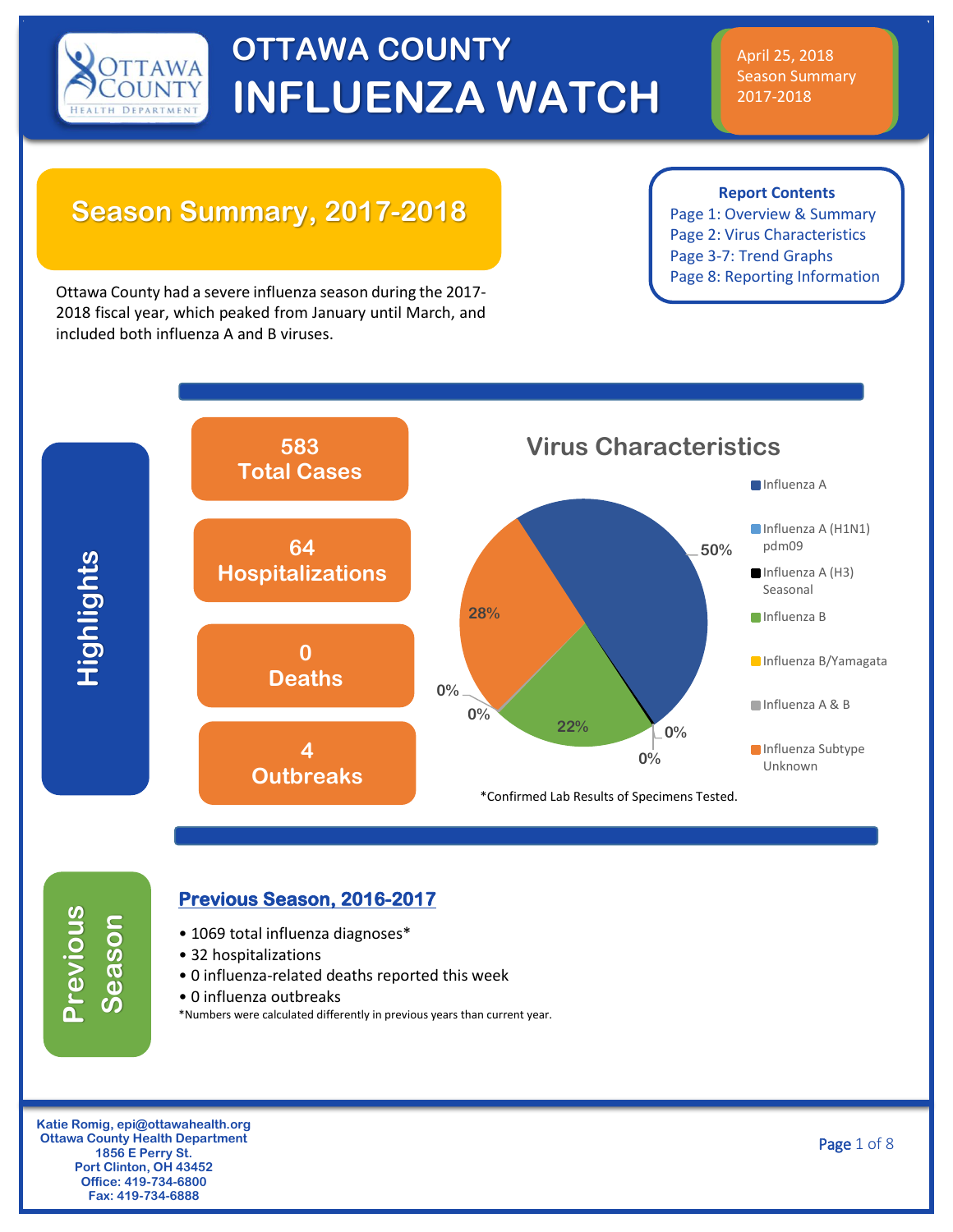

#### **Influenza Activity in Ohio and Ottawa County**

**Influenza activity was classified as "widespread" throughout Ohio starting during week 1 (ending 1/06/2018) through week 15 (ending 4/14/2018). Through Week 15 of this influenza season, Ohio Department of Health (ODH) reported four pediatric influenza-associated mortalities among patients under age 18 years. Most regions in the state experienced several peaks of influenza during the season. Ohio Department of Health has reported the season (2017-2018) total to 16,565 influenza-associated hospitalizations. State, Regional and National data is provided by the Ohio Department of Health, [ODH Influenza Activity Summary.](https://www.odh.ohio.gov/en/seasflu/Ohio-Flu-Activity)**

**In Ottawa County the total reported number of cases was 583 cases by the end of week 15 (ending 4/14/18). More than one peak of activity may be seen during influenza season, so any county resident over 6 months of age who has not been vaccinated this season should get the shot now to protect themselves from influenza.** 

| <b>Positive Test Type/Subtype</b> | <b>Total To-Date</b> |
|-----------------------------------|----------------------|
| Influenza A <sup>+</sup>          | 289                  |
| Influenza A (H1N1) Pandemic 2009  | 0                    |
| Influenza A (H3) Seasonal         | $\overline{2}$       |
| Influenza B <sup>+</sup>          | 125                  |
| Influenza B/Victoria              | 0                    |
| Influenza B/Yamagata              | 0                    |
| Influenza A/B+                    | $\mathcal{P}$        |
| Influenza Subtype Unknown         | 165                  |
| Total                             | 583                  |

\*Data from CDC Week 42 to Week 15.

†No further characterization performed.

Note: Totals may change due to further laboratory findings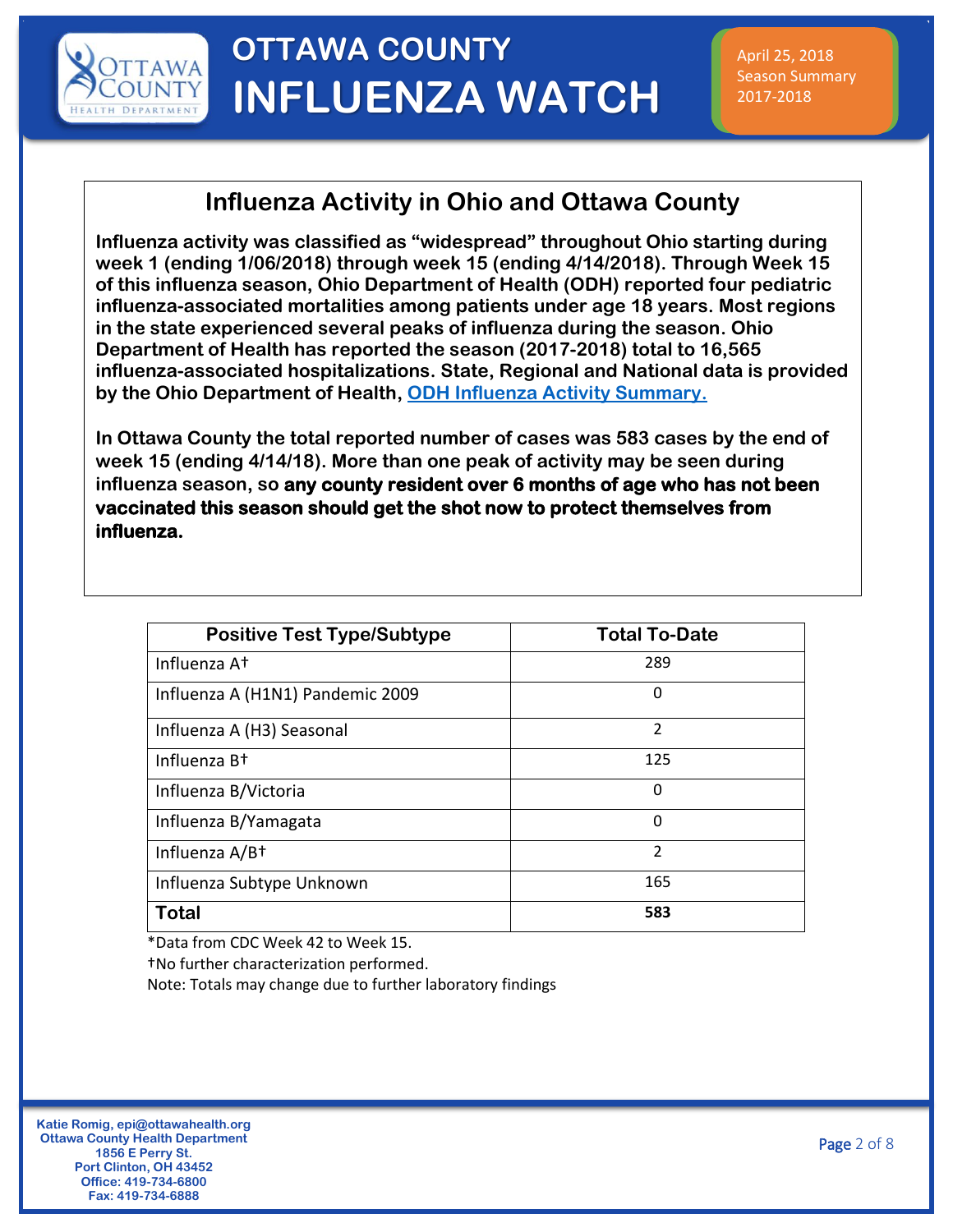

April 25, 2018 Season Summary 2017-2018





**Katie Romig, epi@ottawahealth.org Ottawa County Health Department 1856 E Perry St. Port Clinton, OH 43452 Office: 419-734-6800 Fax: 419-734-6888**

Page 3 of 8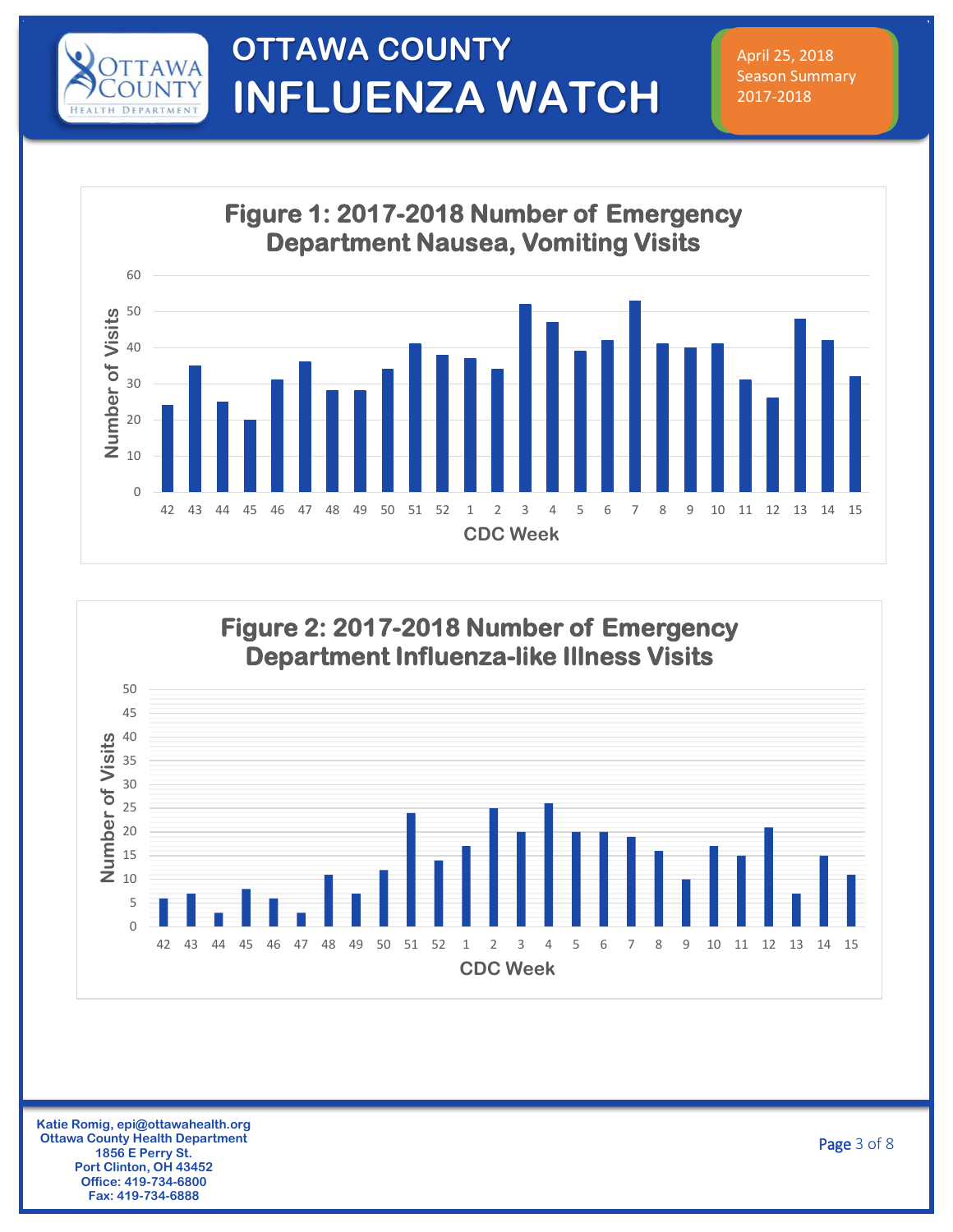

April 25, 2018 Season Summary 2017-2018

**Figure 3: 2017-2018 Confirmed Influenza-Associated Hospitalizations by MMWR Week for Ottawa County**





**Katie Romig, epi@ottawahealth.org Ottawa County Health Department 1856 E Perry St. Port Clinton, OH 43452 Office: 419-734-6800 Fax: 419-734-6888**

Page 4 of 8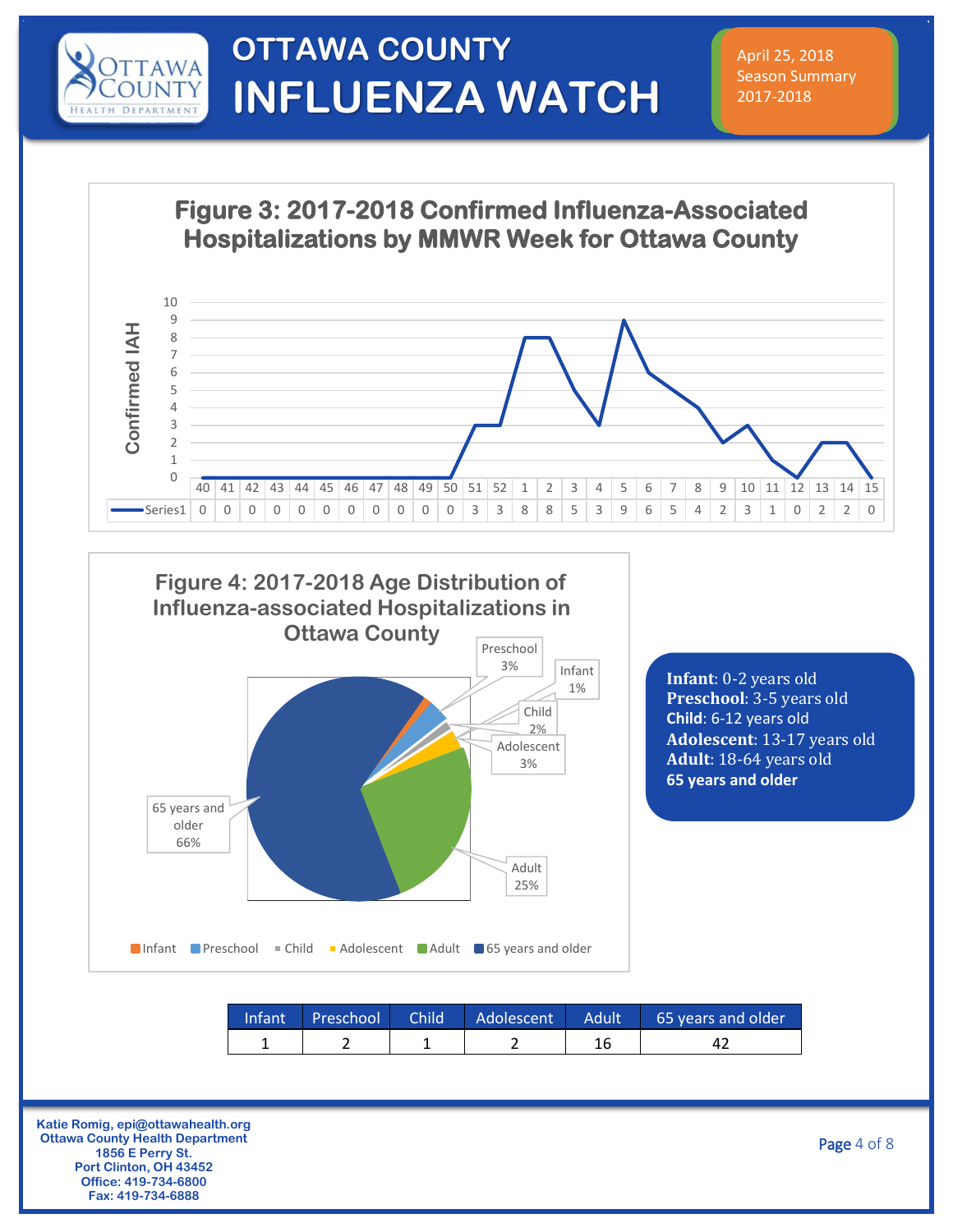

April 25, 2018 Season Summary 2017-2018

#### **Figure 5: 2017-2018 Influenza Testing Reported by Magruder Hospital for Ottawa County Residents**

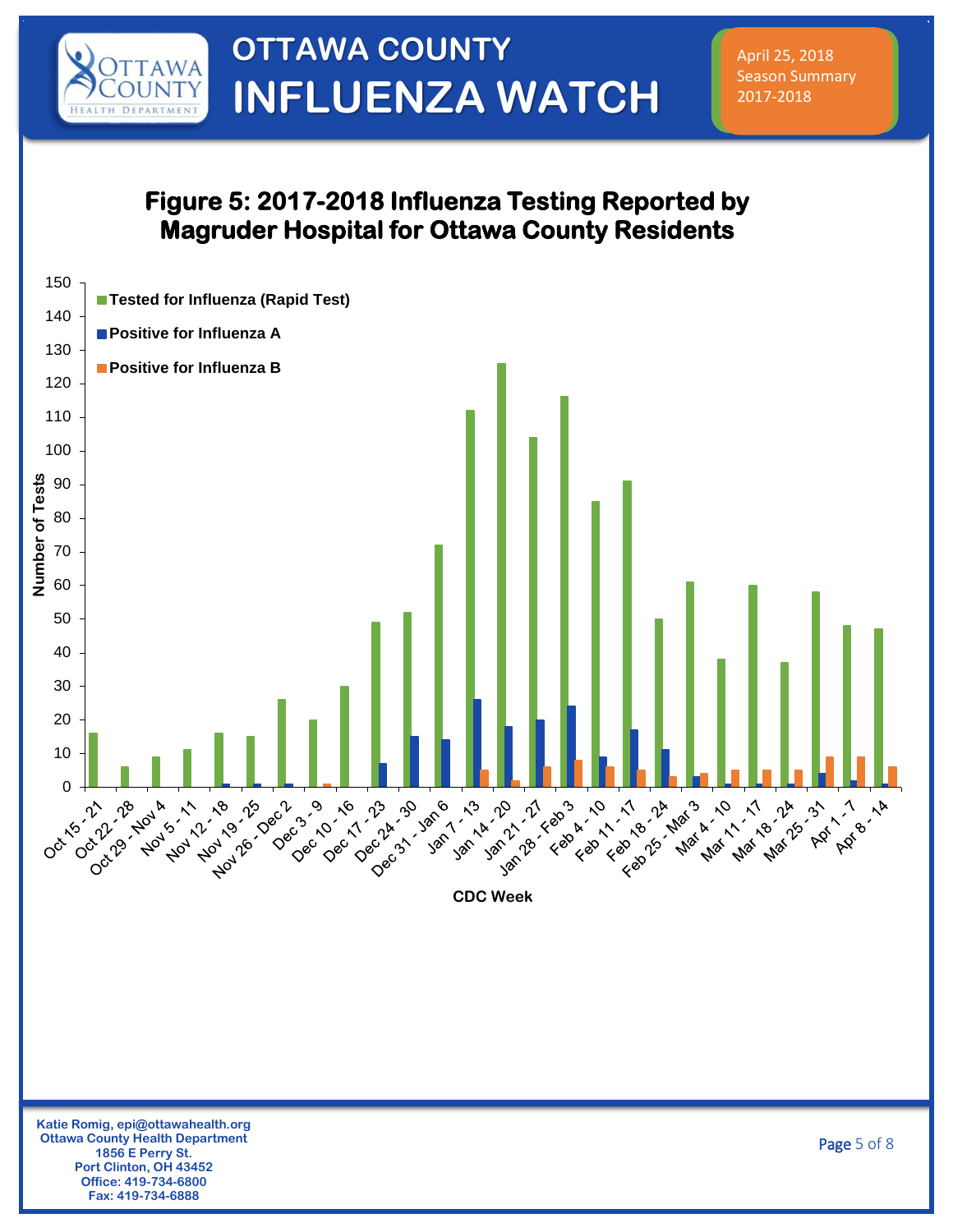

April 25, 2018 Season Summary 2017-2018

#### **Figure 6: 2017-2018 Influenza Diagnoses and Testing Reported by Physician Offices for Ottawa County**

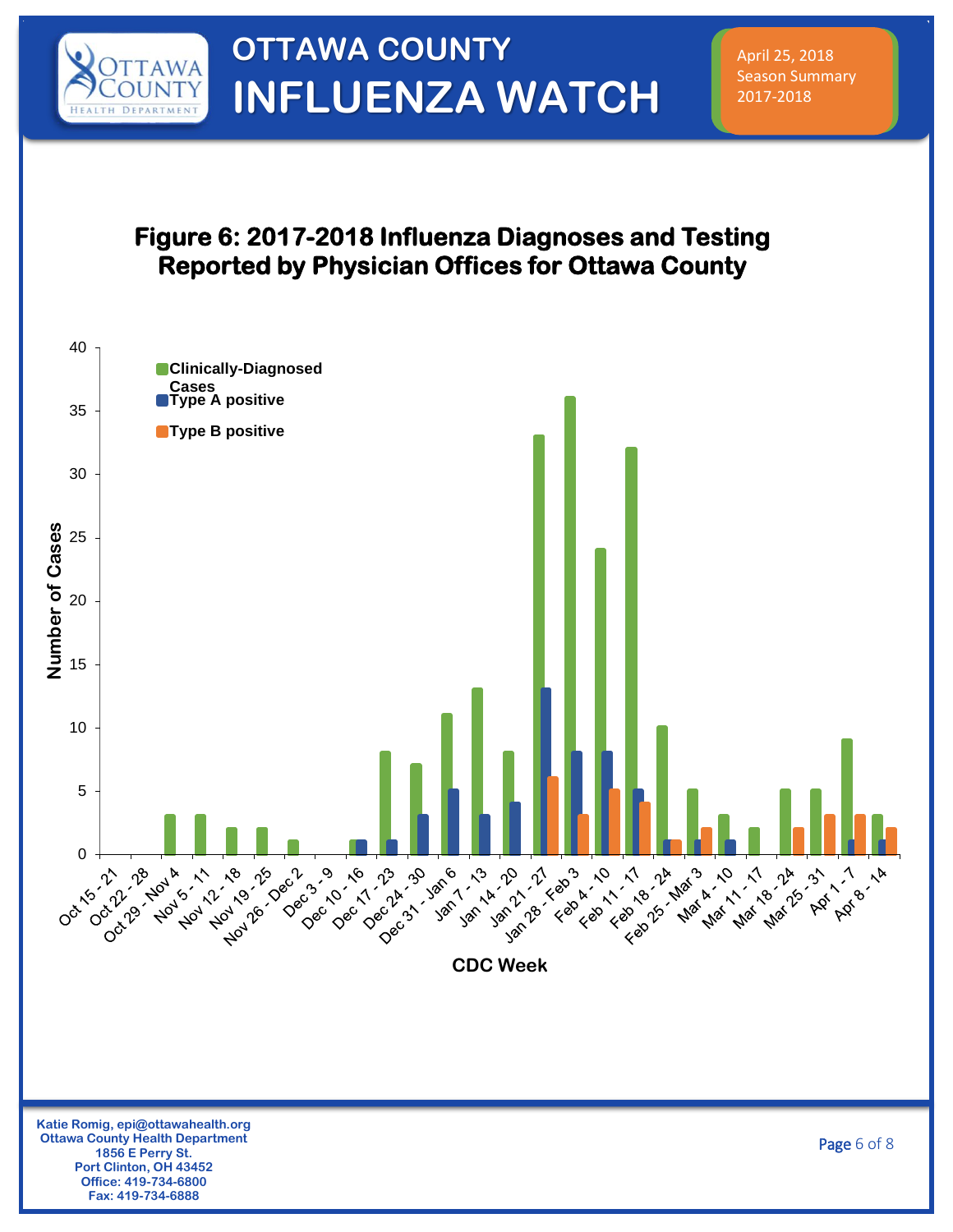

April 25, 2018 Season Summary 2017-2018

#### **Figure 7: 2017-2018 Influenza Diagnoses and Testing Reported by Schools in Ottawa County**